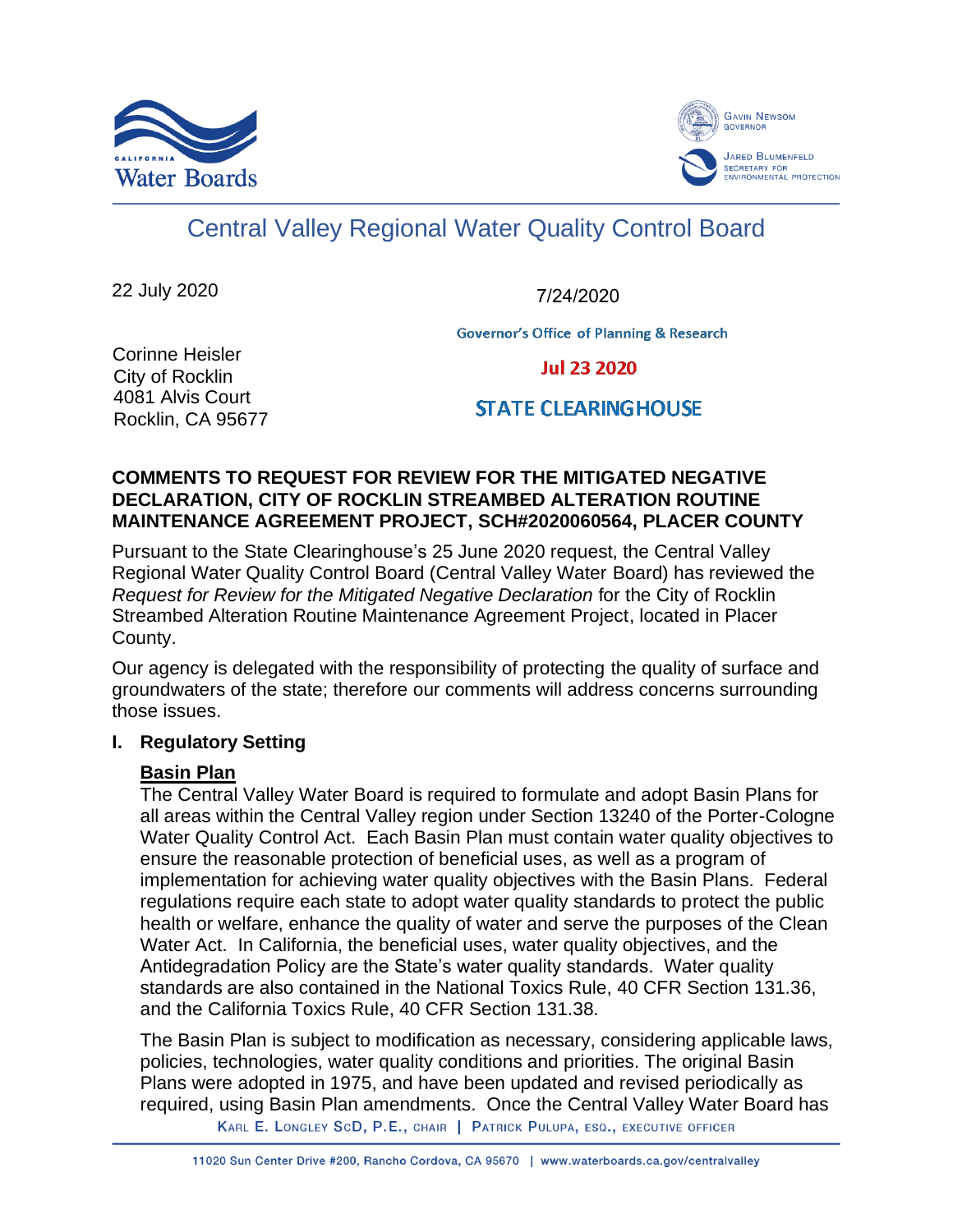City of Rocklin Streambed Alteration  $-2$  - 2. 22 July 2020 Routine Maintenance Agreement Project Placer County

adopted a Basin Plan amendment in noticed public hearings, it must be approved by the State Water Resources Control Board (State Water Board), Office of Administrative Law (OAL) and in some cases, the United States Environmental Protection Agency (USEPA). Basin Plan amendments only become effective after they have been approved by the OAL and in some cases, the USEPA. Every three (3) years, a review of the Basin Plan is completed that assesses the appropriateness of existing standards and evaluates and prioritizes Basin Planning issues. For more information on the *Water Quality Control Plan for the Sacramento and San Joaquin River Basins*, please visit our website:

[http://www.waterboards.ca.gov/centralvalley/water\\_issues/basin\\_plans/](http://www.waterboards.ca.gov/centralvalley/water_issues/basin_plans/)

# **Antidegradation Considerations**

All wastewater discharges must comply with the Antidegradation Policy (State Water Board Resolution 68-16) and the Antidegradation Implementation Policy contained in the Basin Plan. The Antidegradation Implementation Policy is available on page 74 at:

https://www.waterboards.ca.gov/centralvalley/water\_issues/basin\_plans/sacsjr\_2018 05.pdf

In part it states:

*Any discharge of waste to high quality waters must apply best practicable treatment or control not only to prevent a condition of pollution or nuisance from occurring, but also to maintain the highest water quality possible consistent with the maximum benefit to the people of the State.*

*This information must be presented as an analysis of the impacts and potential impacts of the discharge on water quality, as measured by background concentrations and applicable water quality objectives.*

The antidegradation analysis is a mandatory element in the National Pollutant Discharge Elimination System and land discharge Waste Discharge Requirements (WDRs) permitting processes. The environmental review document should evaluate potential impacts to both surface and groundwater quality.

## **II. Permitting Requirements**

## **Construction Storm Water General Permit**

Dischargers whose project disturb one or more acres of soil or where projects disturb less than one acre but are part of a larger common plan of development that in total disturbs one or more acres, are required to obtain coverage under the General Permit for Storm Water Discharges Associated with Construction Activities (Construction General Permit), Construction General Permit Order No. 2009-009- DWQ. Construction activity subject to this permit includes clearing, grading, grubbing, disturbances to the ground, such as stockpiling, or excavation, but does not include regular maintenance activities performed to restore the original line, grade, or capacity of the facility. The Construction General Permit requires the development and implementation of a Storm Water Pollution Prevention Plan (SWPPP). For more information on the Construction General Permit, visit the State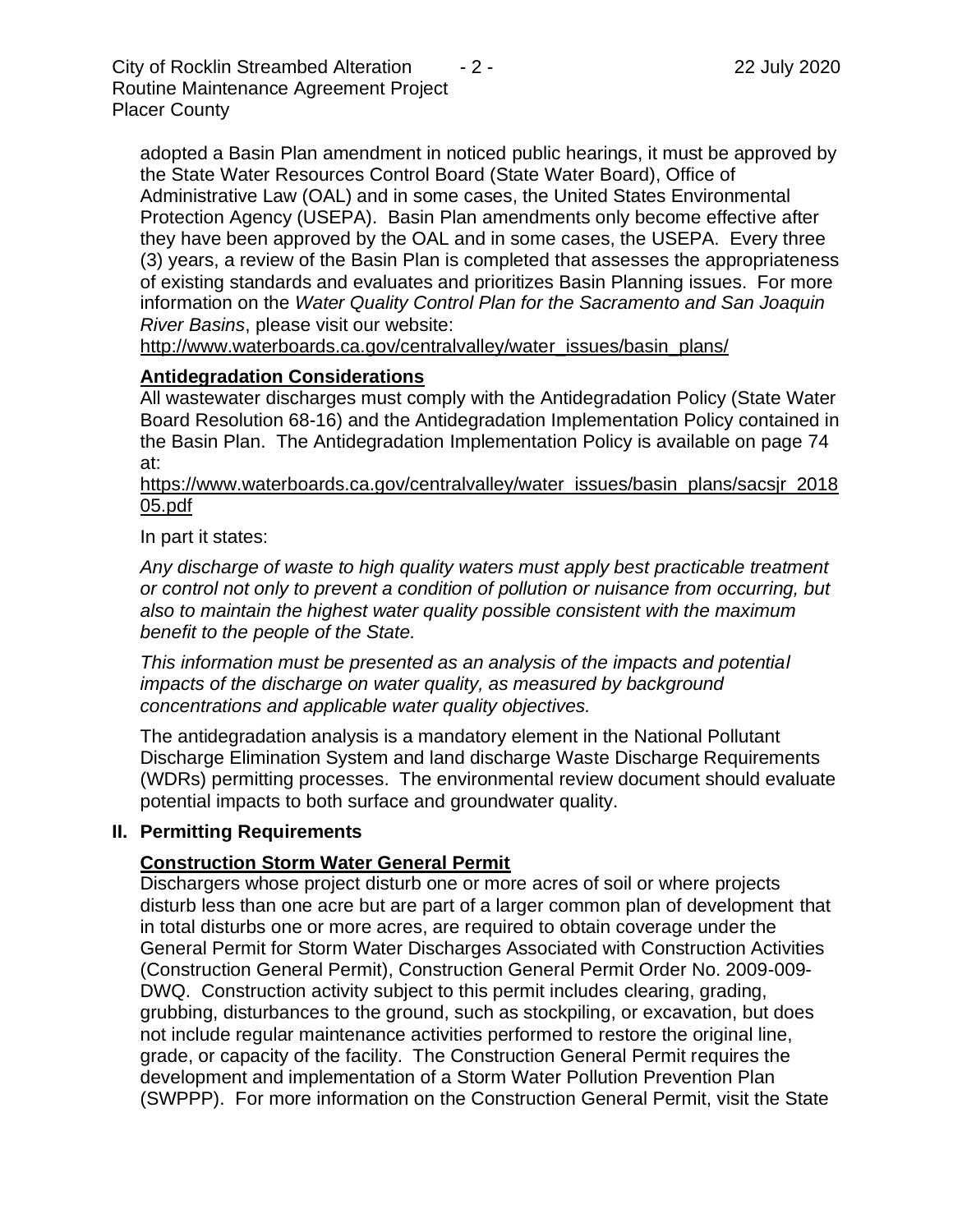Water Resources Control Board website at:

[http://www.waterboards.ca.gov/water\\_issues/programs/stormwater/constpermits.sht](http://www.waterboards.ca.gov/water_issues/programs/stormwater/constpermits.shtml) [ml](http://www.waterboards.ca.gov/water_issues/programs/stormwater/constpermits.shtml)

#### **Phase I and II Municipal Separate Storm Sewer System (MS4) Permits<sup>1</sup>**

The Phase I and II MS4 permits require the Permittees reduce pollutants and runoff flows from new development and redevelopment using Best Management Practices (BMPs) to the maximum extent practicable (MEP). MS4 Permittees have their own development standards, also known as Low Impact Development (LID)/postconstruction standards that include a hydromodification component. The MS4 permits also require specific design concepts for LID/post-construction BMPs in the early stages of a project during the entitlement and CEQA process and the development plan review process.

For more information on which Phase I MS4 Permit this project applies to, visit the Central Valley Water Board website at:

http://www.waterboards.ca.gov/centralvalley/water\_issues/storm\_water/municipal\_p ermits/

For more information on the Phase II MS4 permit and who it applies to, visit the State Water Resources Control Board at:

http://www.waterboards.ca.gov/water\_issues/programs/stormwater/phase\_ii\_munici pal.shtml

#### **Industrial Storm Water General Permit**

Storm water discharges associated with industrial sites must comply with the regulations contained in the Industrial Storm Water General Permit Order No. 2014- 0057-DWQ. For more information on the Industrial Storm Water General Permit, visit the Central Valley Water Board website at:

http://www.waterboards.ca.gov/centralvalley/water\_issues/storm\_water/industrial\_ge neral\_permits/index.shtml

#### **Clean Water Act Section 404 Permit**

If the project will involve the discharge of dredged or fill material in navigable waters or wetlands, a permit pursuant to Section 404 of the Clean Water Act may be needed from the United States Army Corps of Engineers (USACE). If a Section 404 permit is required by the USACE, the Central Valley Water Board will review the permit application to ensure that discharge will not violate water quality standards. If the project requires surface water drainage realignment, the applicant is advised to contact the Department of Fish and Game for information on Streambed Alteration Permit requirements. If you have any questions regarding the Clean Water Act

<sup>&</sup>lt;sup>1</sup> Municipal Permits = The Phase I Municipal Separate Storm Water System (MS4) Permit covers medium sized Municipalities (serving between 100,000 and 250,000 people) and large sized municipalities (serving over 250,000 people). The Phase II MS4 provides coverage for small municipalities, including non-traditional Small MS4s, which include military bases, public campuses, prisons and hospitals.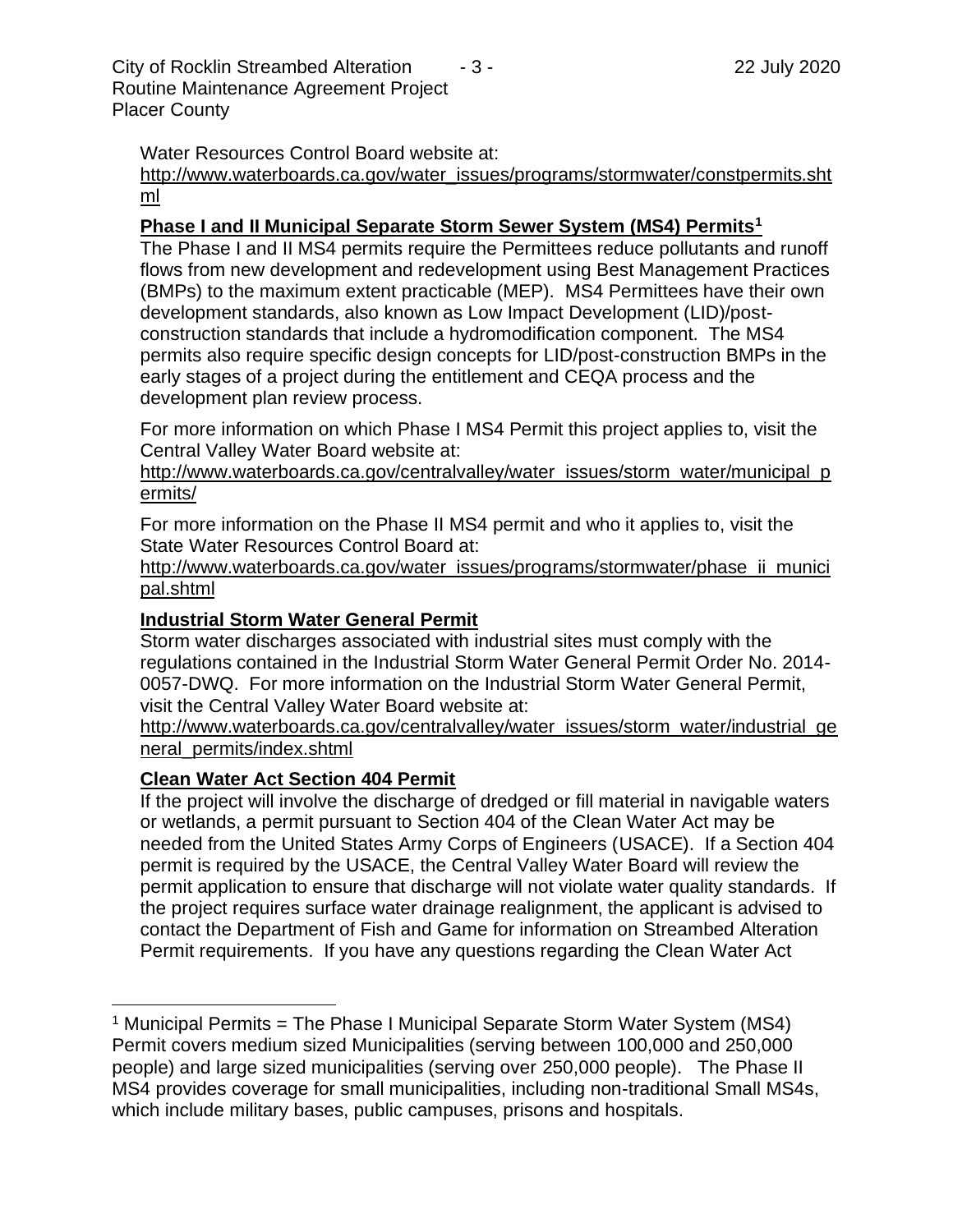City of Rocklin Streambed Alteration  $-4$  - 22 July 2020 Routine Maintenance Agreement Project Placer County

Section 404 permits, please contact the Regulatory Division of the Sacramento District of USACE at (916) 557-5250.

#### **Clean Water Act Section 401 Permit – Water Quality Certification**

If an USACE permit (e.g., Non-Reporting Nationwide Permit, Nationwide Permit, Letter of Permission, Individual Permit, Regional General Permit, Programmatic General Permit), or any other federal permit (e.g., Section 10 of the Rivers and Harbors Act or Section 9 from the United States Coast Guard), is required for this project due to the disturbance of waters of the United States (such as streams and wetlands), then a Water Quality Certification must be obtained from the Central Valley Water Board prior to initiation of project activities. There are no waivers for 401 Water Quality Certifications. For more information on the Water Quality Certification, visit the Central Valley Water Board website at:

https://www.waterboards.ca.gov/centralvalley/water\_issues/water\_quality\_certificatio n/

#### **Waste Discharge Requirements – Discharges to Waters of the State**

If USACE determines that only non-jurisdictional waters of the State (i.e., "nonfederal" waters of the State) are present in the proposed project area, the proposed project may require a Waste Discharge Requirement (WDR) permit to be issued by Central Valley Water Board. Under the California Porter-Cologne Water Quality Control Act, discharges to all waters of the State, including all wetlands and other waters of the State including, but not limited to, isolated wetlands, are subject to State regulation. For more information on the Waste Discharges to Surface Water NPDES Program and WDR processes, visit the Central Valley Water Board website at:https://www.waterboards.ca.gov/centralvalley/water\_issues/waste\_to\_surface\_wat er/

Projects involving excavation or fill activities impacting less than 0.2 acre or 400 linear feet of non-jurisdictional waters of the state and projects involving dredging activities impacting less than 50 cubic yards of non-jurisdictional waters of the state may be eligible for coverage under the State Water Resources Control Board Water Quality Order No. 2004-0004-DWQ (General Order 2004-0004). For more information on the General Order 2004-0004, visit the State Water Resources Control Board website at:

https://www.waterboards.ca.gov/board\_decisions/adopted\_orders/water\_quality/200 4/wqo/wqo2004-0004.pdf

#### **Dewatering Permit**

If the proposed project includes construction or groundwater dewatering to be discharged to land, the proponent may apply for coverage under State Water Board General Water Quality Order (Low Threat General Order) 2003-0003 or the Central Valley Water Board's Waiver of Report of Waste Discharge and Waste Discharge Requirements (Low Threat Waiver) R5-2018-0085. Small temporary construction dewatering projects are projects that discharge groundwater to land from excavation activities or dewatering of underground utility vaults. Dischargers seeking coverage